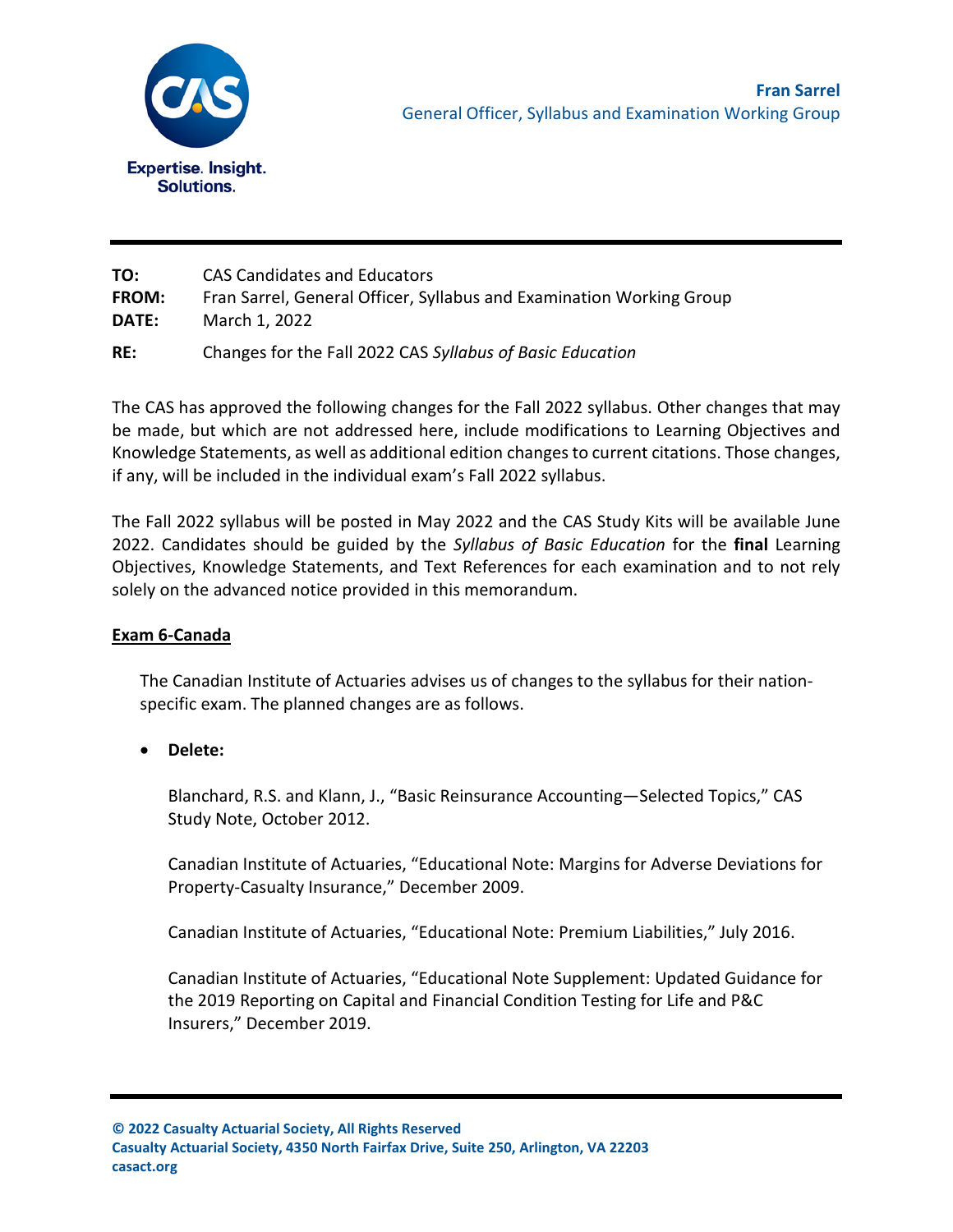

Canadian Institute of Actuaries, "Revised Draft Educational Note: Comparison of IFRS 17 to Current CIA Standards of Practice," November 2020.

• **Modify:**

Dutil, R., "Facility Association," CAS Study Note, May 2008 – add Facility Association Bulletin F2020-050, pp. 1-2 of cover memo regarding ceding rule changes.

In "Landmark Legal Insurance Cases in Canada" replace *KP Pacific Ltd v. Guardian Insurance Co.* with *Tomec v. Economical*.

Update the following papers to more recent editions:

- o Quarterly Sample Return (OSFI Annual Return I), 2021 edition,
- o Annual Supplement Return (OSFI Annual Return II), 2021 edition,
- o "Educational Note: Financial Condition Testing" (CIA FCT 1), April 2020, and
- o "Minimum Capital Test (MCT) for Federally Regulated Property and Casualty Insurance Companies (OSFI MCT)," June 2021.
- **Add:**

Canadian Institute of Actuaries, "Educational Note: Application of IFRS17 Insurance Contracts," October 2021, Introduction and Chapters 1, 2, 5, 6, 7, and 9.

Financial Services Commission of Ontario, "Technical notes for Automobile Insurance Rate and Risk Classification Filings," October 2016, Sections A-F, pp. 1-14.

International Actuarial Association, "Climate-Related Scenarios Applied to Insurers and Other Financial Institutions," August 2021, pp. 1, 18-19 (Section 2.1.3), and the Canadian Institute of Actuaries, 24-26 (Section 3).

## **Exam 6-International**

The changes, if any, for this exam will be announced at a later date.